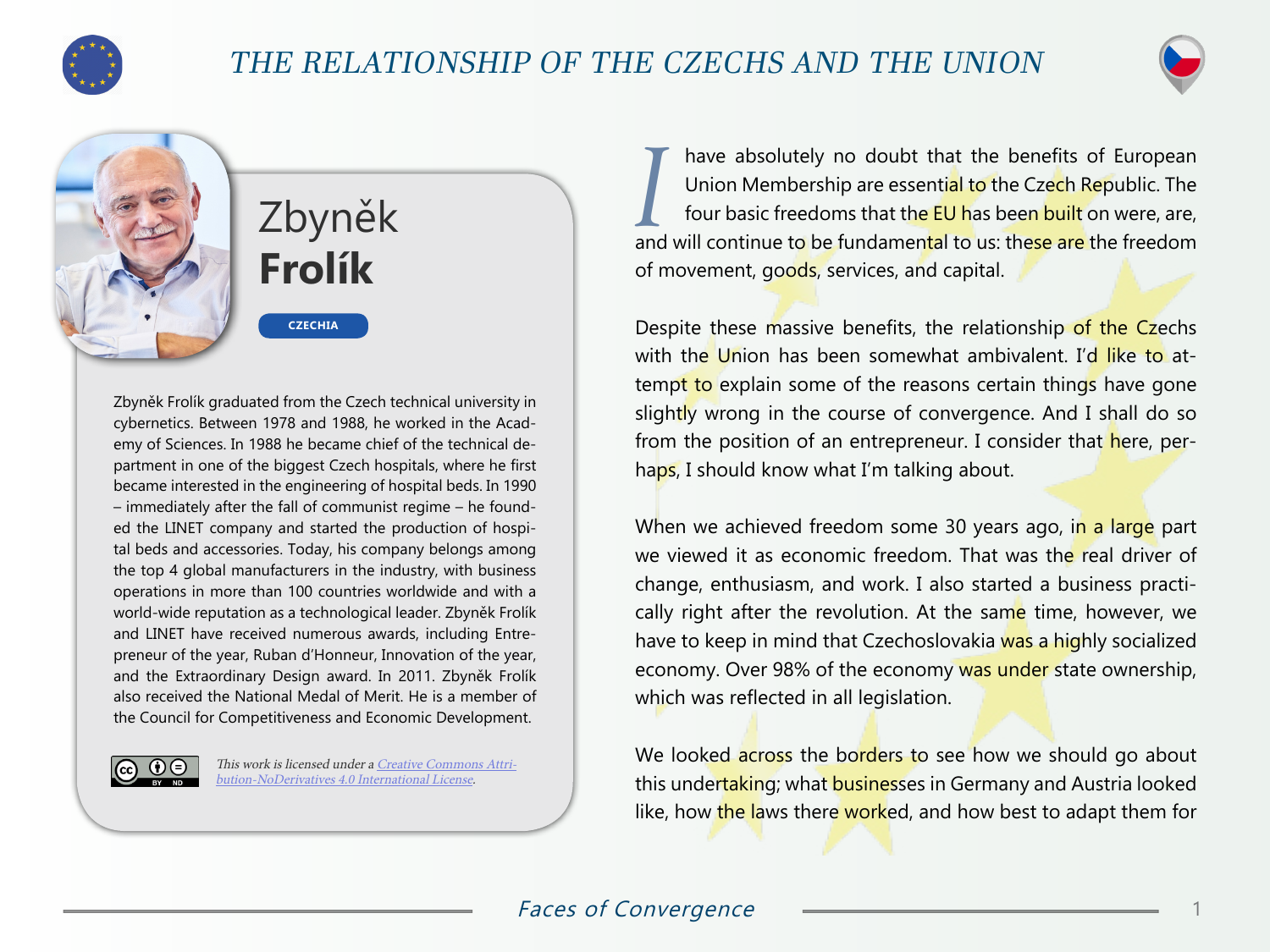



our legal system. Nonetheless, however, everything was about the logic of openness. We were waiting for laws that would allow us to establish and run companies, make money, travel abroad for holiday – put simply: to get out from under the shroud of communism.

After entering the European Union, this mood continued. The EU was truly a fantastic space for us that encouraged business across borders and did away with customs tariffs and other non-tariff barriers. And that's exceptionally important to an open economy. We enjoyed this free space, and I don't honestly think we even needed generous subsidies in order to be enthusiastic about the EU. Moreover, we didn't know how to set up a system that could entirely prevent the misuse of such subsidies, and corruption.

It was with our entry into the EU that the best period in the history of the Czech Republic would begin. We did well economically, as well as in other respects. People had the feeling that we were converging, that we really were catching up with the economic maturity of the older EU Member States. We also had our representatives in the European Parliament and the European Commission, so we were justified in thinking that we had finally become fully-fledge Europeans.

Everything worked fine until the crisis came, even though it had nothing to do with Europe or even the European Union. On the contrary, it was 'imported' to us by the distorted mortgage market of the United States of America.

When a crisis hits, even if only for a relatively brief period, the media dramatizes it, and the general consumer has the feeling that society is on the verge of Third World War. The mood among the public sours considerably, and lesser schools of thought, which in times of prosperity are held at bay, come to the forefront. A universal culprit for everything is sought. In the end, it's even easier for the politicians of both the government and the opposition.

For many of them, it was simply easier under such circumstances to proclaim that the culprit was the European Union: Look at Greece. It's the euro that's caused all of their problems. Or maybe not, but look at how incompetent the EU is. It should have expelled them long ago. And other countries are going to have problems, too, like Italy and Spain. In simple terms, the idea of a unified Europe can't work, and the euro is a threat that definitely won't benefit us. The EU doesn't work; it's going to bring us more problems; there will be other crises and so on.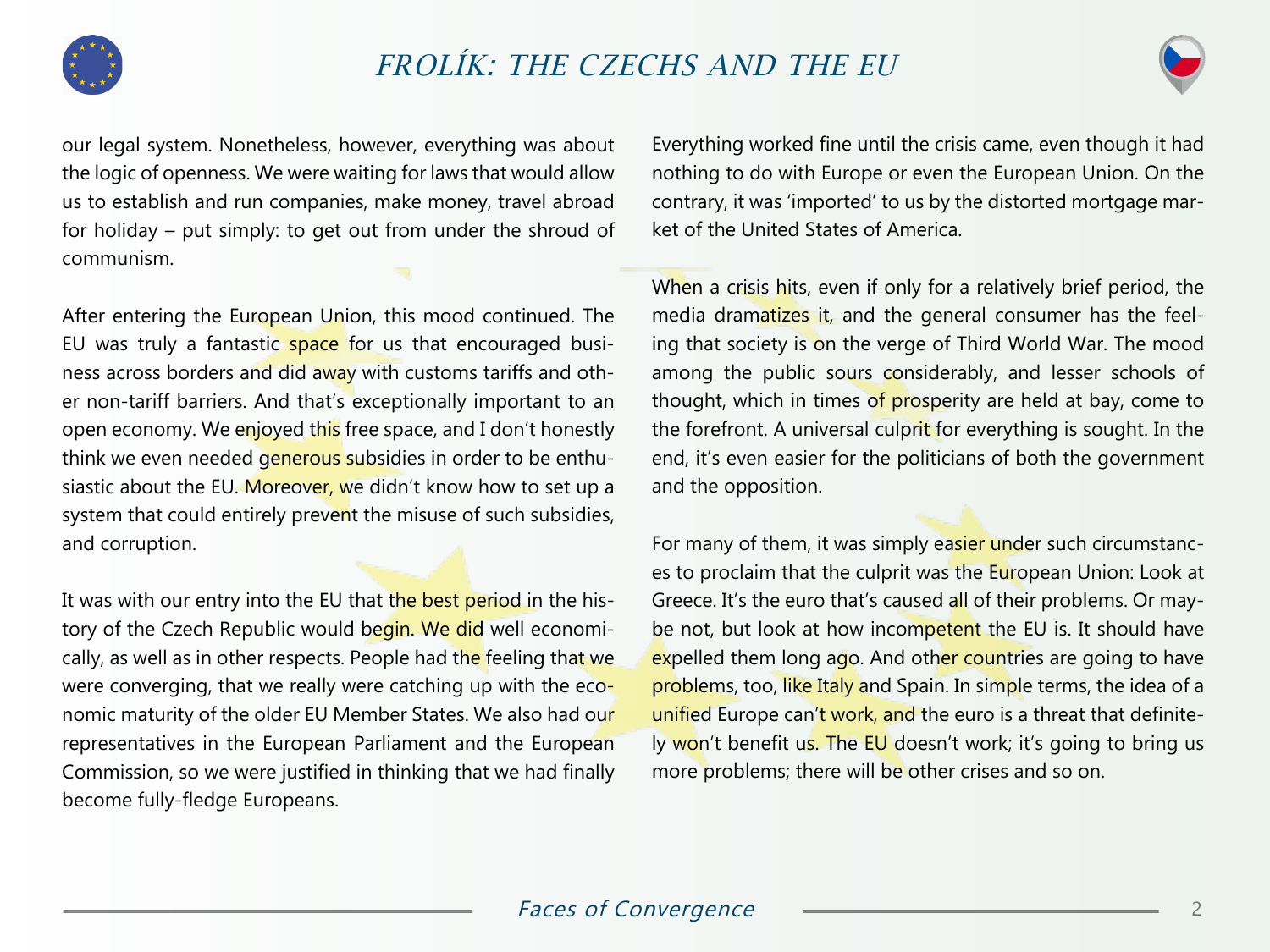



Yet the EU failed to take notice of that and continued sending us more laws to adopt. And, again, they encountered the plain fact that the Czech Republic wants to converge. Encoded in the minds of its citizens was the conviction that convergence would come due to the aforementioned four freedoms that the EU is founded on. But all of a sudden, they were facing an endless series of regulations coming to us from the European Commission. The media was full of it, and even the then president, who styled himself as the main opponent to the European Union, spoke of it.

I understand why we have regulations. What I don't understand, however, is why the EU doesn't insist on their explanation. Surprisingly, there is practically no one on the Czech political scene who knows how to do that on the EU's behalf. Although I myself want to look for the reasons behind regulations, and frequently there are justified propositions, I can't help but feel that we often harmonize with some obvious absurdities. It is a feeling currently shared by the majority of Czech society.

The Czech Republic gradually became a country, together with its three cohorts from the so-called Visegrád Group, that tends to say what shouldn't be done. It blocks, warns, and dissents. And I think the politicians from the older EU Member States have been surprised by this.

Although I don't like it  $-$  I'd rather see a Czech Republic that knows how to address problems on the European level, is able to move the EU forward, and firmly projects its view upon it – I'll try to explain this 'stuckedness' of ours.

People west of our border are 40 years ahead of us and are bigger consumers. Here, over the last 30 years, we've been focusing our time and energy on building. A French consumer will buy an energy-saving light bulb and find it to be very affordable, but it's more complicated for Czechs. Logically, many French may consider a new type of light bulb a good thing, so it isn't necessary to do much persuading. In the Czech Republic, however, things are the other way around – you have to thoroughly explain why suddenly the average consumer can't purchase what he or she has been accustomed to purchasing all along.

At face value, the light bulb is a pretty minor thing. Nonetheless, when there are more of these relatively minor things, we begin to view them together as a larger problem. The French president recently experienced a seminar phenomenon, somewhat closer to home. Unlike the French, however, Czechs don't don yellow vests (we're not a country that's particularly fond of fashion), and we certainly don't go out and demonstrate – though we do, all the more, start talking and criticizing the matter.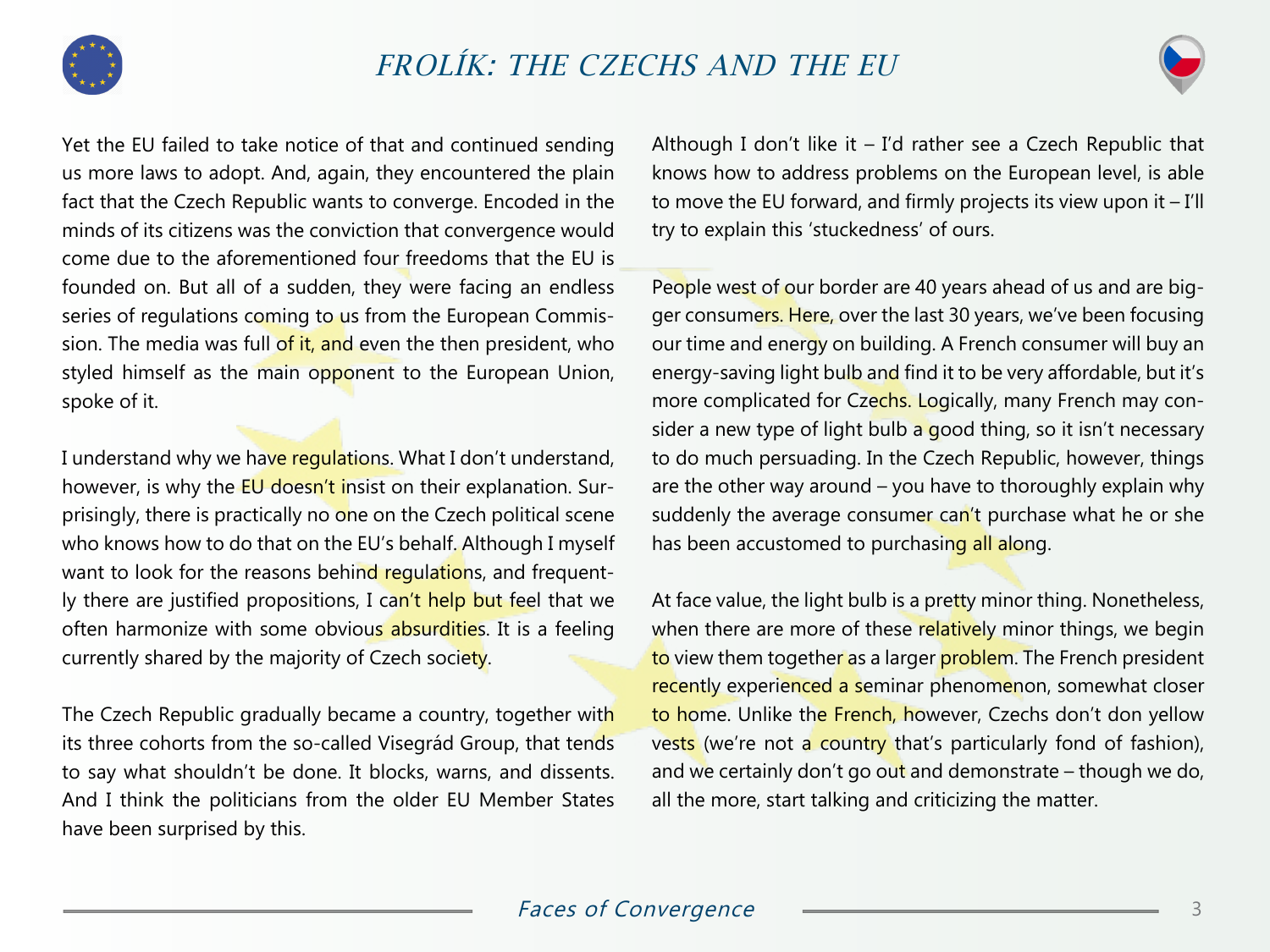



In addition, Czechs tend to view convergence funds merely as solidary gifts. From their point of view, everything is redeemed by virtue of the fact that lots of companies exploit significantly cheaper labour here in the Czech Republic in order to be more competitive in other markets. Thanks to this, we have negligible unemployment, but we manufacture with low added value.

The bottom line is that the idea of a unified Europe is captivating. The four economic freedoms form a foundation that is right and viable. It's up to us to communicate these freedoms. At the same time, we must push our politicians to carry their own weight. Incidentally in this context, the greatest service to us is being done by Brexit, however paradoxical that may be. The inability of Great Britain to agree on conditions with which the political scene can identify is incredible, and I believe it's reason enough for sensible people to truly never undertake similar adventures.

It really is a pity and a great mistake that Brussels doesn't know how to manage the political marketing of the advantages that come from a united Europe. This is all the more evident at a time when some voters are succumbing to the phenomenon known as fake news, and we're finding out that hybrid wars are real and, in the future, will serve as one of the main weapons in the battle of the great powers.

We need an operational European Union. As I've already said – we face complicated and entirely new challenges. We're dealing with migration, a near battle of civilizations. We still don't know how to handle the phenomenon of an ageing population, even though longer lifespans testify to the quality of our society. We're also having to come to terms with protectionism and closed markets as a result of the absolute preference for domestic products.

Stopping at that last point, the European Union is truly irreplaceable in this regard. The Czech Republic will never negotiate the kinds of conditions that a subject representing a single European market can guarantee.

The EU is stronger within the World Trade Organization, and that means we have a greater freedom in foreign trade. That is a fundamental advantage  $-$  in the context of some products, our foreign trade is harmonized. In the last ten years, moreover, foreign trade has become significantly complicated. Multiple countries have introduced their own regulations, such as Brazil, China, Russia, and others, and often they are non-tariff measures.

And let us, too, debunk a number of the myths surrounding the European Union.